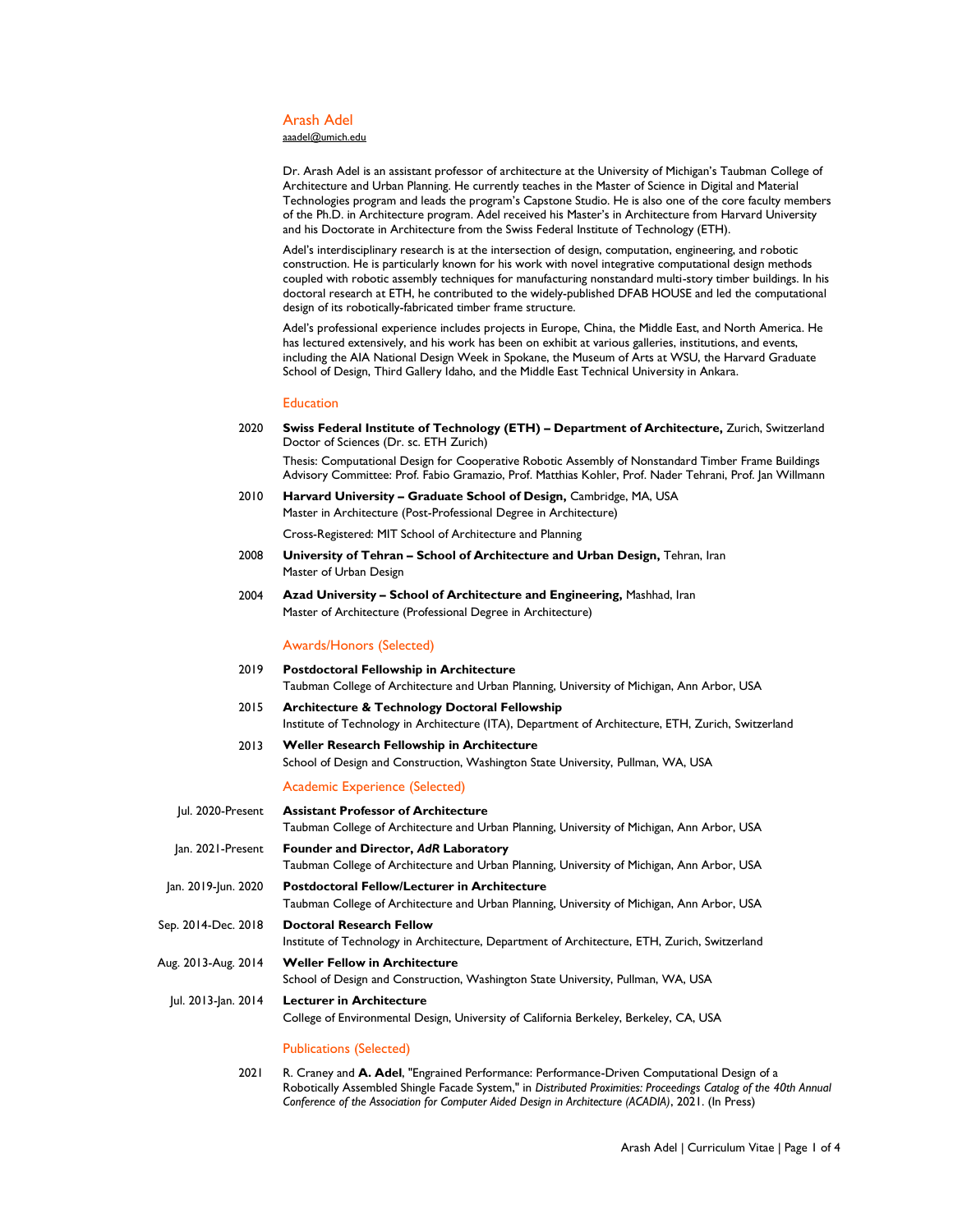K. Graser, **A. Adel**, M. Baur, A. Thoma and D. Sanz Pont, "Parallel Paths of Inquiry: Detailing for DFAB HOUSE," *Technology | Architecture + Design,* vol. 5, no. 1, pp. 38-43, 2021.

- 2020 **A. Adel**, "Computational Design for Cooperative Robotic Assembly of Nonstandard Timber Frame Buildings," Ph.D. Thesis, ETH, Zurich, 2020.
- 2018 **A. Adel**, A. Thoma, M. Helmreich, F. Gramazio and M. Kohler, "Design of Robotically Fabricated Timber Frame Structures," in *Recalibration: On Imprecision and Infidelity: Proceedings Catalog of the 38th Annual Conference of the Association for Computer Aided Design in Architecture (ACADIA)*, Mexico City, 2018.

A. Thoma, **A. Adel**, M. Helmreich, T. Wehrle, F. Gramazio and M. Kohler, "Robotic Fabrication of Bespoke Timber Frame Modules," in *Robotic Fabrication in Architecture, Art and Design*, Zurich, 2018.

2017 **A. Adel**, "Architecture After Research," *Memar,* pp. 22-27, 2017.

Interviews/Press (Selected)

- 2021 **Taubman College of Architecture and Urban Planning, University of Michigan** *Adel: Ushering Architectural Design and Construction into the Automation Era* Ann Arbor, MI, USA
- 2020 **Portico Magazine** (Issue Spring 2020) Under the article "*Sustainability by Plan and Design*" Ann Arbor, MI, USA
- 2018 **BBC 4Tech** (Mar. 21, 2018) Zurich, Switzerland
- 2016 **New Scientist Magazine** (Issue 3056, Jan. 19, 2016) Under the article "*The House that Bots Built*" London, UK

Lectures/Symposia (Selected)

#### 2021 **Robotic Timber Assembly** Holzbau Netzwerk Deutschland (Timber Construction Network Germany, Virtual)

**Keynote: Robotically Assembled [Timber] Architecture** International Manufacturing Forum, Polytechnic of Leiria, Portugal (Virtual)

**Robotic Construction, Opportunities and Challenges** University of California Berkeley, Berkeley, CA, USA (Virtual)

**Towards a New Mode of Architectural Production** MODX Network Voices (Virtual)

#### 2020 **Robotic Architecture** California College of the Arts, San Francisco, CA, USA (Virtual)

**Engrained Performance** ACADIA 2020 Conference (Virtual)

**Human Agency in Computational Design and Robotic Fabrication** College of Human Ecology, Cornell University, Ithaca, NY, USA

- 2019 **Towards a new Mode of Architectural Production** Taubman College of Architecture and Urban Planning, University of Michigan, Ann Arbor, MI, USA
- 2018 **Design of Robotically Fabricated Timber Frame Structures** ACADIA 2018 Conference Hilton Mexico City Reforma Hotel, Mexico City, Mexico

**Robotic Fabrication of Bespoke Timber Frame Modules** ROB|ARCH 2018 Conference ETH, Zurich, Switzerland

2017 **Encoding Design** Interaction Design, Zurich University of the Arts, Zurich, Switzerland

> **Architecture, Code, and Machine** Department of Architecture, Texas A&M University, College Station, TX, USA

**Collaborative Robotic Spatial Timber Assembly** TxA Emerging Design + Technology Conference Austin Convention Center, Austin, TX, USA

**Towards a new Mode of Architectural Production** (Poster Presentation and Lecture) Future Cities Laboratory 2<sup>nd</sup> Annual Conference: Future Cities / Transactions ETH, Zurich, Switzerland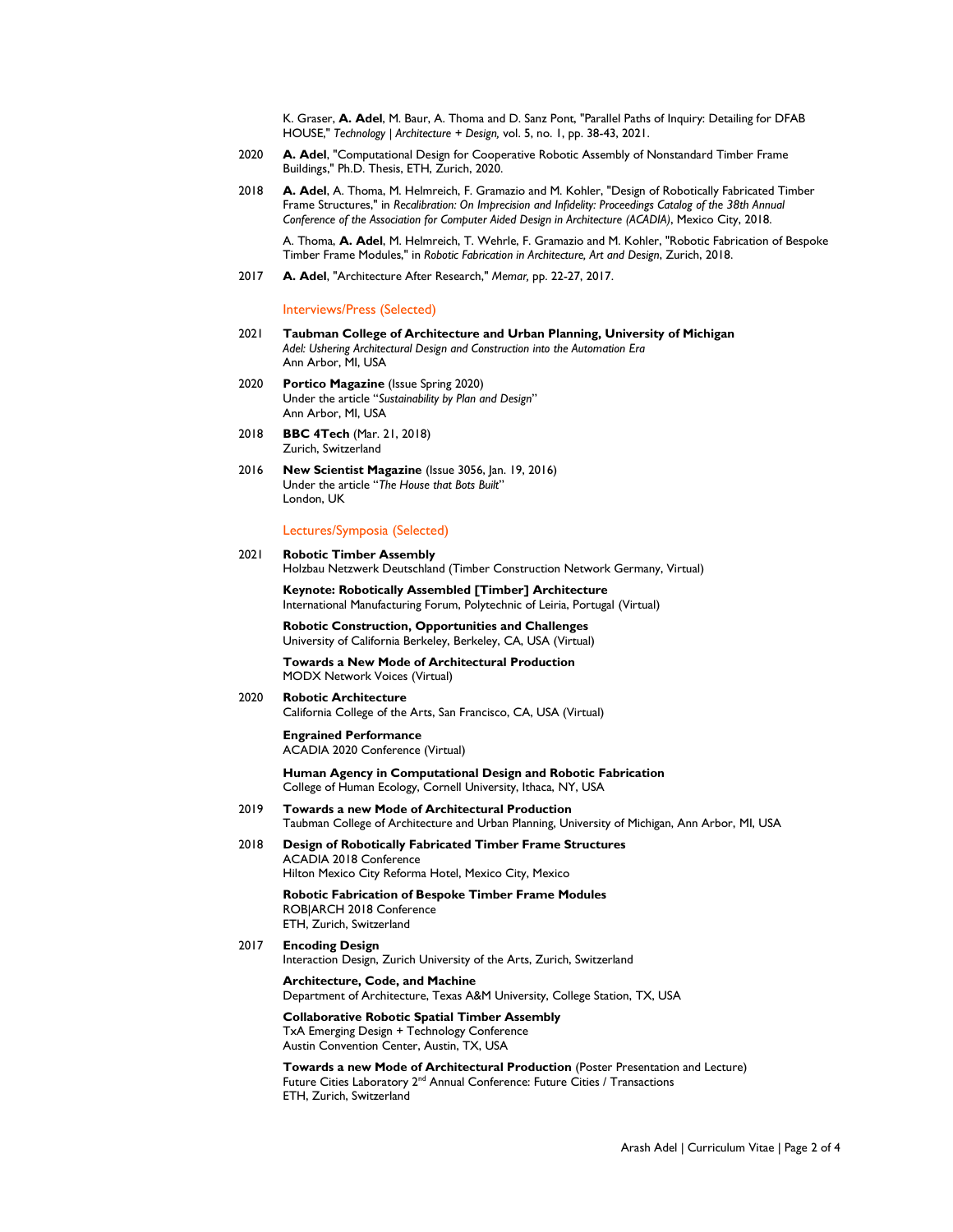2016 **Connection to Professionalism**

Schwerpunkte 5 Colloquium: Architecture and Professionalism Werner Oechslin Library Foundation, Einsiedeln, Switzerland

**Site-Less vs. Site-Specific**  Contemporary Architecture Association, Tehran, Iran

2015 **Robotically Fabricated Housing**  Institute of Technology in Architecture, ETH, Zurich, Switzerland

> **Computing Architecture**  School of Architecture, University of Tehran, Tehran, Iran

**Design Across Scales**  School of Architecture, Rice University, Houston, TX, USA

**Emerging Digital Technologies in Architecture**  College of Architecture and Planning, Ball State University, Muncie, IN, USA

**Design Computation | Practice and Pedagogy** Faculty of Architecture and Urban Planning, Tarbiat Modares University, Tehran, Iran

Exhibitions/Installations (Selected)

- 2020 **Video Exhibition: Multi-Robotic Timber Assembly** Association for Computer Aided Design in Architecture (ACADIA) Conference
- 2014 **Curator's Choice 2014** Museum of Art at WSU, Pullman, WA, USA

**Research and Design Projects** (Solo Exhibition) Third Gallery, Moscow, WA, USA

**Weller Research Fellowship Exhibition** School of Design and Construction, Washington State University, Pullman, WA, USA

**AIA National Design Week** River Park Mall, Spokane, WA, USA

**Oblique Interactions** Artisans Barn Gallery, Uniontown, WA, USA

**Unbuilt Vision**  School of Architecture, Middle East Technical University, Ankara, Turkey

## **Grants**

2021 **Adel A.** (2021/5 to 2022/12), University of Michigan, UMOR Grant: "Collaborative Construction: Robotic Construction and Mixed Reality-Assisted Human Intervention," (\$14,989)

Adel A. (2021/2 to 2022/12), University of Michigan, Center for Academic Innovation, XR Innovation Grant: "Bridge the Gap Between Digital Design and Physical Construction in Architecture Education with XR," (\$15,000)

2019 McGee J. & **Adel A.** (2019/12 to 2020/12), University of Michigan, UMOR Grant: "Computational Design and Robotic Manufacturing of Bespoke Timber Façade Components," (\$15,000)

**Adel A.** & McGee J. (2019/7 to 2021/8), University of Michigan, Taubman College of Architecture + Urban Planning, Prototyping Tomorrow Grant: "Computational Design and Robotic Manufacturing of Bespoke Timber Façade Components," (\$15,000)

Adel A. (2019/9 to 2020/12), University of Michigan, Taubman College of Architecture + Urban Planning, Postdoctoral Fellowship Grant, (\$40,000)

#### **Service**

#### **Taubman College**

2020-Present Director, Certificate in Computational Design Member, Ph.D. in Architecture Advisory Committee 2019-Present 2019 Member, Ph.D. in Architecture Admission Committee Member, Master of Science in Digital and Material Technologies Admission Committee

### **University of Michigan**

2020-Present Member, Laboratory and Research Safety Committee 2019-2020 Supervisor, Undergraduate Research Opportunity Program (UROP)